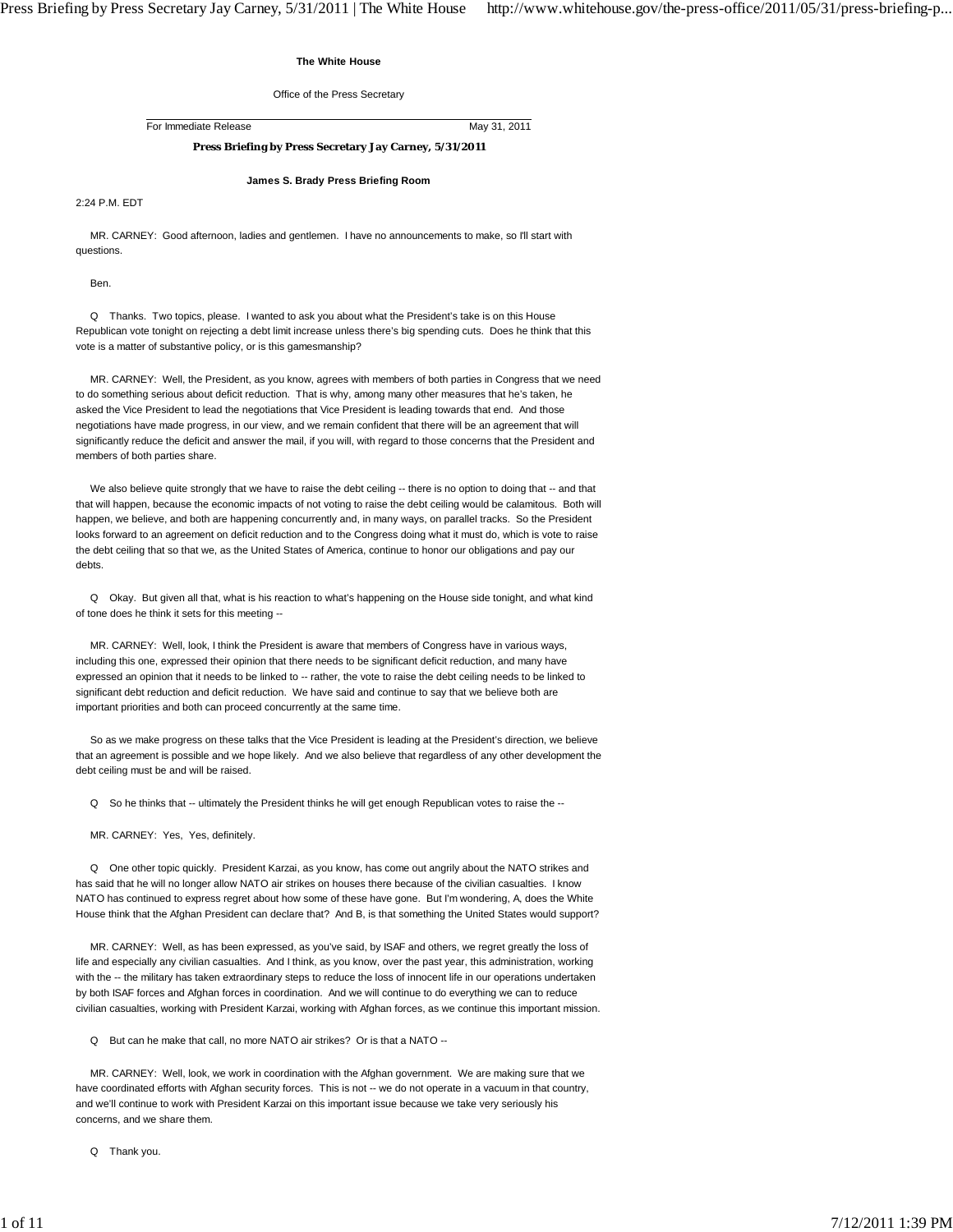Q Jay, you just said that it would be calamitous not to raise the debt limit. When the President meets with Republicans tomorrow, does he have a new message for them, especially those that are skeptical that it really would be calamitous about why it's important to do that? And what does he think about the skepticism that's been raised by some Republicans that this is really as serious as the administration has been suggesting it is?

 MR. CARNEY: Well, we would point the skeptics to comments by leaders in the business community, by experts from all over the economic field. I think the evidence that there would be calamitous results to a failure to raise the debt ceiling is fairly compelling.

 I would point them also to President Ronald Reagan, who wrote then-Senate Majority Leader Howard Baker in 1983, he said that "the full consequences of a default, or even the serious prospect of default by the United States are impossible to predict and awesome to contemplate. Denigration of the full faith and credit of the United States would have substantial effects on the domestic financial markets and on the value of the dollar in exchange markets."

 This is Ronald Reagan writing to the Senate Majority Leader asking him to make sure that the debt ceiling is raised in 1983: "The risks" --

Q -- find that letter?

MR. CARNEY: I think it's available as part of the historical record.

 "The risks, the costs, the disruptions and the incalculable damage lead me to but one conclusion: The Senate must pass this legislation before the Congress adjourns." -- November 16th, 1983.

We agree with Ronald Reagan and many others that we cannot default on the full faith and credit --

Q -- get that letter?

MR. CARNEY: -- I'm sure we can, yes -- full faith and credit of the United States.

Q Is this the point the President wants to make tomorrow when he meets with the Republican conference?

 MR. CARNEY: I'm sure that he will. But he also, as he did with the Senate Republicans, will want to hear and listen to their ideas, their concerns. And part of the process here that he thinks is very important is that Washington -- that Americans, rather, expect their elected leaders here in Washington to come together and work out solutions to these challenges that we face, rather than talk past each other -- solely talk past each other on television and in other forums -- that it's useful to come together in the same room, talk and listen. So that's what he looks forward to doing.

Q Will there be any press coverage of that?

 MR. CARNEY: I think that's closed press -- I mean, in part because we need it to be and he wants it to be an open and frank exchange, and not the kind of thing that leads to -- we get every day in Washington where one side goes up on TV and says something, another side goes up on TV shortly thereafter and says something else, and there's not a real conversation. He looks forward to listening, as he did with the Senate Republicans.

Yes, Jake.

 Q Jay, this morning information from the Case-Shiller home price index made it official that the value of residential real estate have reached a new low point. Since the great recession began, home prices dropped by 5.1 percent, a level not seen since mid 2002. A decade worth of home prices just vanished. Does the administration have any response to this news? Is there anything that can be done? You weren't in the White House at the time, but the President announced a housing plan to great fanfare that he said would help, I believe, 3 to 4 million people, and I don't think it's quite reached that level. What is the response?

 MR. CARNEY: Well, let's step back. First of all, we obviously are aware of these numbers and we understand that this is a challenge. The housing market remains in a challenging situation. But it's also important to remember more broadly that we have begun effectively a recovery, an economic recovery. We've had -- we've seen quite solid job growth now for many months, and three-quarters of a million private sector jobs were created over the past three months alone.

 Restoring health in the housing market after its dramatic collapse was never going to be easy. We've taken a lot of measures, some of which you've just mentioned, to mitigate the impact of that, especially on foreclosures. And we are working aggressively to help homeowners modify their loans to avoid going into foreclosure, and investing in communities hardest hit by the continued difficulties in the market -- in fact, the hardest hit communities program, or hardest hit states' program is just really getting up and running now, so we hope that will have a positive impact.

But there's no question this is a -- the domestic housing market was hit very hard by this worst recession since the Great Depression and it remains a challenge that we're addressing.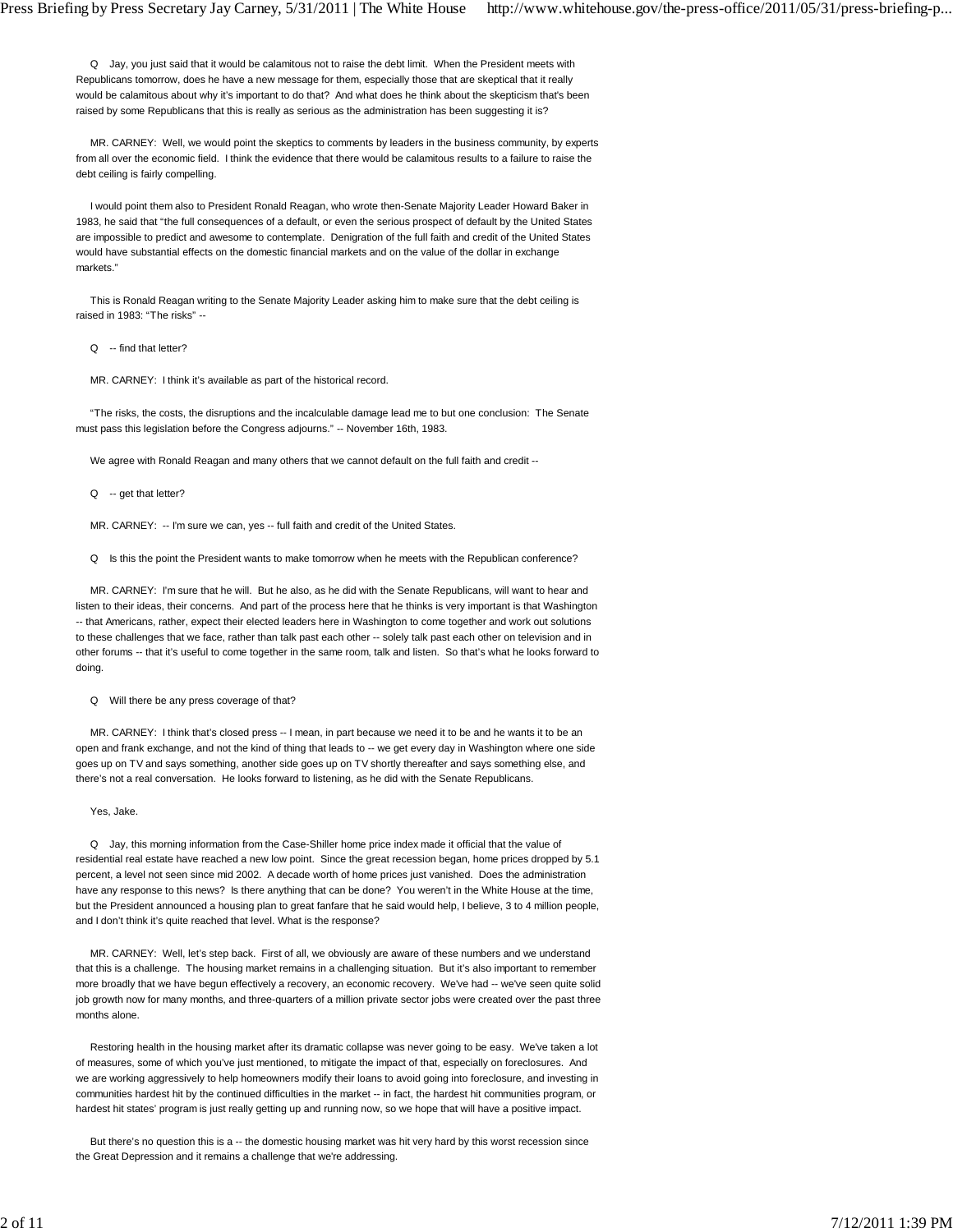Q The HAMP program may be -- obviously it's a tough competition, but it might be the most controversial piece of legislation that the President has put forward in terms of its effectiveness. Obviously there are other pieces of legislation that people might dispute that claim with, but the President said it would help, I believe, around 3 million people, and the last I checked it was under 1 million who have received permanent home modifications. Is there any plan for the administration to try again, try something new, try something more effective?

 MR. CARNEY: Well, we are implementing the foreclosure mitigation programs that we've already gotten in place, and over 600,000 homeowners have obtained permanent modifications to their mortgages under HAMP. On average, over the past six months, 25,000 to 30,000 more homeowners are obtaining permanent modifications each month. And so far nearly 1.5 million families have received HAMP trial modifications.

Q But that falls short of the President's goals.

 MR. CARNEY: And more work needs to be done. There's no question. That's why we're continuing implementation of the program.

And look, one of the things that will help the housing market would be -- is continued economic growth and continued job creation, because, clearly, people with jobs, people with solid incomes, a growing economy, all of those things will help improve the housing market in the long term. And we continue to work on this every day. This is the focus this President has, and is why he -- going back to Ben's question about the commerce sector -- I mean, one of the reasons why he picked John Bryson is because he feels that he understands and will be able to help the economic team focus on doing things that will continue job growth, continue economic growth, increase our competitiveness, increase our exports, all with the big goal there, which is job growth -- job creation and economic growth for the long term in this very competitive economic environment.

 Q Do you have any response to the Senate Republicans, as long as we're talking about Bryson, renewing their threat to hold up his confirmation until the free trade agreements are put forward?

 MR. CARNEY: Well, look, the President, obviously, has done a lot of work to ensure that these free trade agreements have been put together and come to pass. There are still technical discussions going on with the administration that always precede bringing them up in the Congress. We also want and believe that we should have an agreement from Congress to extend TAA, Trade Assistance Authority.

 And we think that it would be folly to hold up a nomination so important as the Commerce Secretary for any reason. And we look forward to Senate confirmation not just of John Bryson, but of his deputy, who was put forward last month, and working with Congress to get these trade agreements passed, which the President very much wants to have passed.

Yes, Dan.

 Q As the administration reviews its Afghan strategy, how will the costs of the war impact in the strategy going forward?

 MR. CARNEY: I think if you go back and review the record for when the President developed through an exhaustive process the policy that he has now been implementing on Afghanistan, the issue of -- he didn't ask for a bill for how much it would cost. He wanted a policy that would -- had the best chance of succeeding, at achieving our goals, which were very clearly defined, which is to disrupt, dismantle and ultimately defeat al Qaeda and to ensure that Afghanistan would not again become a haven for terrorists, and to take the steps necessary to make that come true.

 That remains -- what the President has been doing since then is implementing this policy, obviously with his military and the rest of the administration. Part of that policy was to begin a drawdown in July 2011. That will happen as the policy dictates. Another fact that he has discussed going back to the campaign is that we have to make sure that everything we're doing is done with a mind to the costs and effectiveness. And I think that applies to military endeavors, national security endeavors, as well as domestic endeavors -- domestic economic endeavors, for example.

 But the strategic goal here is disrupt, dismantle, defeat al Qaeda and ensure that Afghanistan does not again become a haven for terrorists. That remains the priority -- those remain the priorities of the President as he makes a decision about the pace, the size and slope of the drawdown.

Q So cost won't be the major factor, but it would be a consideration?

 MR. CARNEY: Well, we have enormous resources in this country. We're the wealthiest country in the world. We have the greatest, most effective military in history. But we obviously live in a world of limited resources. Even if we hadn't had the recession that we had, we are not without limit in terms of the resources that we can tap in order to fund anything that we want to fund as a government. So we have to make choices. But again, the priority the President set remains the priority: Disrupt, dismantle, defeat al Qaeda; ensure that Afghanistan does not become a haven for terrorists as it was in the past.

Q When you give this optimistic tone that there will be an agreement on raising the debt ceiling, what is that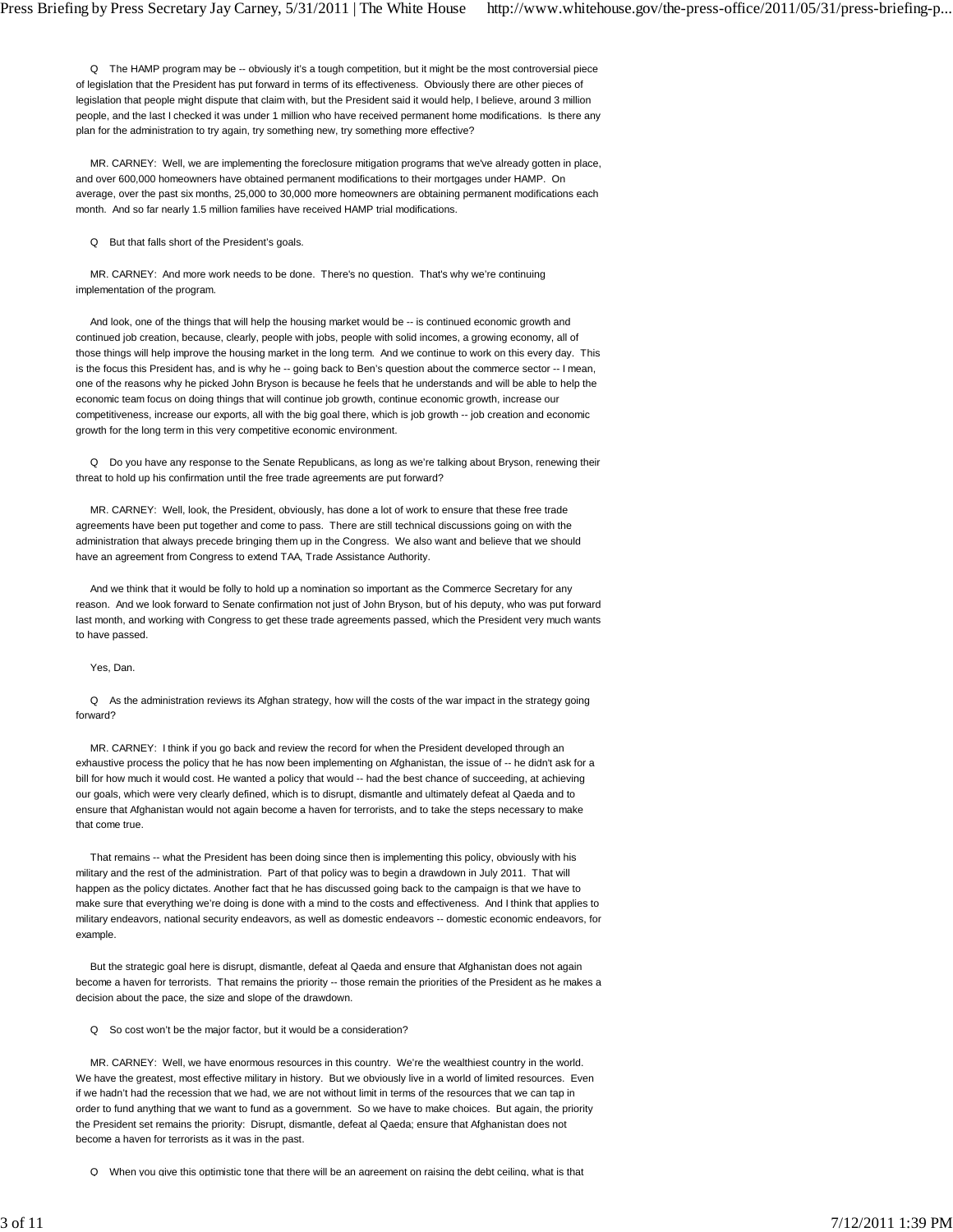based on?

 MR. CARNEY: Well, what I said is there will be an agreement on deficit reduction. We remain optimistic about that. What that is based on is how we view the progress that the talks have made. And in terms of the debt ceiling, we also believe, as members and leaders of Congress of both parties have said, that it has to be raised because the effect of defaulting on our obligations as the United States of America would be calamitous to the domestic economy and to the global economy.

Q yg p g g g,

 And that would mean -- that would hurt growth. It could reverse the recovery, potentially. It could definitely have an impact on growth and definitely have an impact on job creation. And I don't believe that anyone in Congress would think that that was a good idea, ultimately. We understand the concern because we share it, that we need to reduce our deficit. That's why we're working so hard with members of Congress to reach an agreement on that. We also agree with the statements by numerous leaders of Congress that we have to raise the debt ceiling, and we believe that Congress will do that.

 Q And then one quick question on Sarah Palin. I'm wondering if the President is watching all the attention she's getting and what he thinks about this whole flirtation with a candidacy.

 MR. CARNEY: Having spent a lot of time with him over the past several days, I don't think he's paying much attention to that. He's obviously had his hands full with a lot of other things that he's been working on. So I can't really comment.

Yes, sir.

 Q In addition to housing prices, Jay, consumer confidence is another key component in terms of an economic recovery, and that seemed to take a hit of about 6 points between April and May. Any new thoughts from you on consumer confidence and what could be done to restore that confidence?

 MR. CARNEY: Look, we are working very hard on a number of fronts to continue to make the right choices and the right decisions, working with Congress to continue the recovery to enhance job creation and economic growth. And I cited earlier the positive numbers that we've had recently, in terms of growth and jobs and most importantly private sector job creation.

 There is no question that we have seen some temporary impacts in the data from disruptions stemming, for example, from the crisis in Japan and other temporary factors. And obviously the impact that higher gas prices has had and energy prices have had has been felt by families and businesses.

But we remain optimistic about -- as private economists say, as well, that we'll continue to see economic growth; that we're moving in the right direction. Most independent forecasters continue to project solid growth for the second half of this year. We agree with that. It's consistent with our administration's predictions. And I would note simply that the private sector has created more than 2 million jobs over the past 14 months, and nothing is more important than keeping that going.

 Q On the Commerce nominee, Darrell Issa, who's from California, says about Mr. Bryson that he's a founder of an organization that opposes efforts to increase domestic oil production, and questions whether that's the guy you want as a key advocate for our economic interests. Do you have any response to that?

 MR. CARNEY: Well, I would simply say that the President sets policy and the President had made very clear that he wants to increase domestic oil production and has taken measures to do that in a safe and responsible way.

 And the fact is, is that John Bryson has an enormous variety of experience in business, with non-profits like NRDC and in government. He is uniquely qualified, the President believes, to be a member of his economic team to serve effectively as Commerce Secretary.

 Q Jay, considering all of these signs that the economic recovery is fragile, at best, is the President concerned that all of the discussions going on right now with the Vice President seem about cutting spending, and that this --

MR. CARNEY: That's a good question.

 Q The President has said constantly he doesn't want to cut spending if it's going to hurt the economic recovery. But is there any way around it?

MR. CARNEY: Well, let me just make sure -- to clarify that he has said we need to reduce spending, but we need to do it in a responsible way, and we need to protect our investments in those areas that directly affect our economic growth and job creation -- investment in innovation, in education, in infrastructure, the things that will drive job creation and economic growth in the 21st century.

 So you bet that in his discussions with the Vice President's negotiations, directed by the President, with the members of Congress, we are very insistent that we protect those investments that we believe go right to the heart of the matter here, which is to continue economic growth and continue job creation.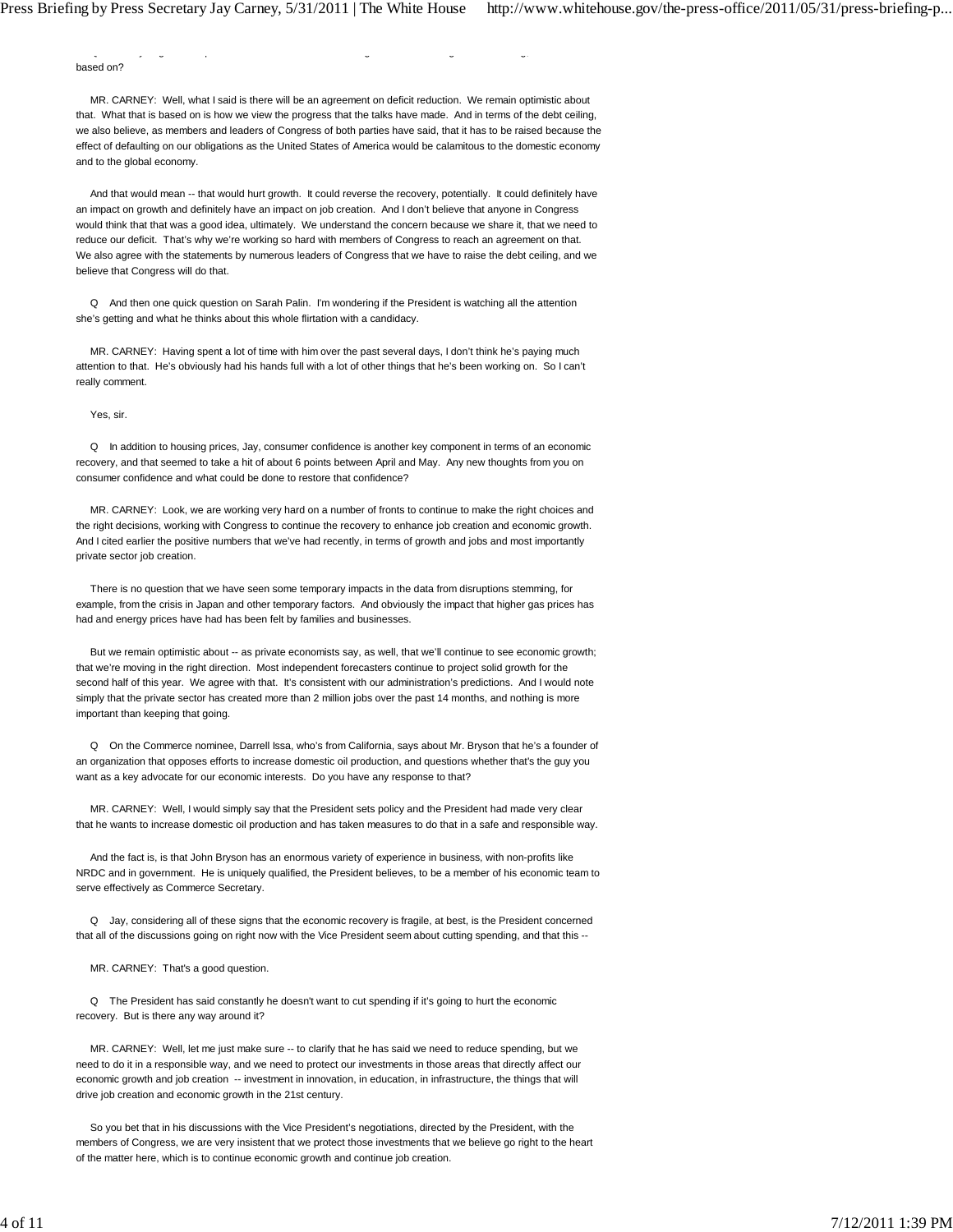Q Will he -- if it looks like that this thing is heading off in the wrong direction all of a sudden?

MR. CARNEY: Well, no, he believes -- in terms of overall?

Q Yes.

 MR. CARNEY: No. He believes that we need to reduce spending. That's why he's taken measures already to reduce spending, both in the budget deal that he reached to fill out the fiscal year 2011 with Congress; with his passage of the Affordable Care Act, which as you know is a significant deficit reducer, both in the near term and the long term; and he's committed to that because he believes that getting our fiscal house in order is important to our economic growth and to our job creation.

 You have to do it in a balanced way and you have to be mindful that you don't want to take steps that reverse the progress that we've made. That goes to raising the debt ceiling and it goes to some of the -- one of the reasons why the President opposes the Republican budget, House Republican budget, because he believes that it would have a negative impact on seniors and others, and have an overall negative impact on the potential for growth in the economy.

 Q Is the White House pleased that there's a clean vote on the debt ceiling happening today? I mean, this is something you guys called for a month ago.

 MR. CARNEY: No, I understand that. Look, we are pleased by the progress we're making in the negotiations led by the Vice President on deficit reduction. We understand and we share the concerns that members of Congress have about the need to reduce our deficit. And a number of members have said we have to do -- one has to be linked to the other. We believe they should not be linked because there is no alternative that's acceptable to raising the debt ceiling. But we are committed to reducing the deficit. That's why we have moved so aggressively and seriously with these negotiations, why we're encouraged by the fact that they have produced positive results so far --

Q Well, what about today's vote? Is it a useful exercise?

MR. CARNEY: You guys can decide whether it's useful. I think that --

Q No, you tell us -- I mean, is it useful to you guys?

MR. CARNEY: It's fine. (Laughter.) It's fine.

Q What does that mean?

Q I have a quick -- any comment -- charges are being filed against KSM today and four others down in Guantanamo. The military -- any comment?

MR. CARNEY: I don't have any, no, I don't on that, sorry.

 Q Your new Commerce nominee has an extensive amount of experience in energy. Is the President going to view him as part of his energy team as well as part of his business outreach and --

 MR. CARNEY: Well, the President believes that they shouldn't be separate to begin with, because, as you know -- energy is a major issue in general, economically. Clean energy and development of energy alternatives is, he believes, vital to the economic health of this country in the future. And he thinks that John Bryson will contribute to that discussion internally within the administration very heavily. And he looks forward to that.

 So I don't think that there's a separation here between -- Secretary Chu is in many ways a member of our economic team, too, because of his expertise and because of the importance of the energy sector to our economy.

 Q But normally a Commerce Secretary wouldn't necessarily be involved with energy policy or environmental policy. I'm just wondering, given his particular background on that, is he somebody who the President would rely on for expertise in specific energy and environmental issues?

 MR. CARNEY: Well, he certainly thinks that he's an exceptional candidate given the diversity of his experience and that his -- that diversity will allow him to bring to bear his knowledge and experience into discussions that the President has on all aspects of economic policy, including energy policy and environmental policy.

 Q Is there anything in particular in his background that makes him a good person to promote exports, since that's such a big part of what Commerce does and such a big emphasis for the White House?

MR. CARNEY: Well, look, I think -- again, look at the diversity of his experience. You have -- he served on the board at Boeing. He served on -- he serves on the board at Disney. These are obviously companies that do a lot of international business. I think that his -- it's not just where he was CEO or where he has direct business experience as an executive, but also his understanding of the intersection between government and business, which is very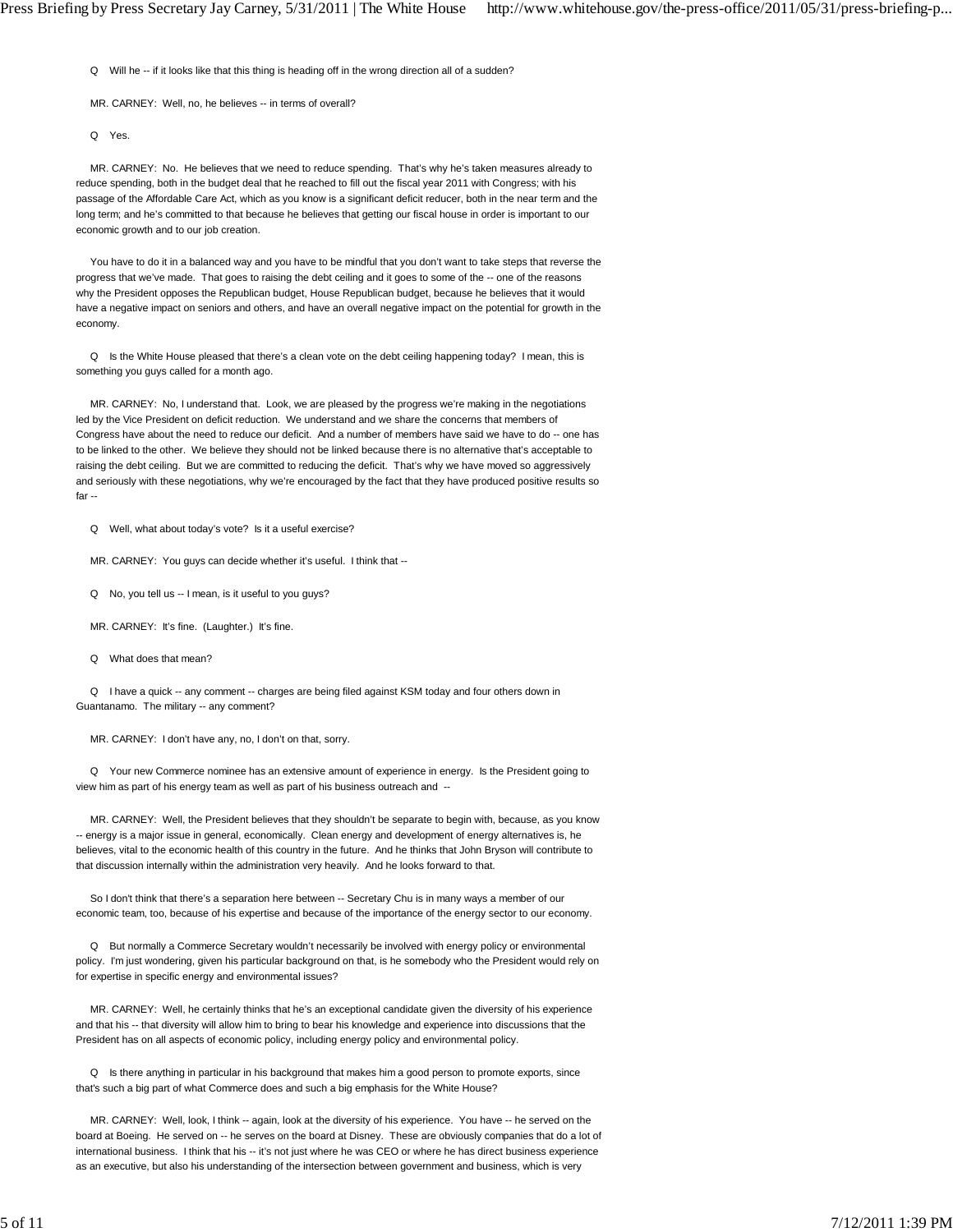useful given his experience in government. And then obviously throwing in his work with nonprofits, it's really an impressive package. And that's what drove the President's decision.

 Q And finally on this subject -- there's been a lot said and you're well aware that there's been tension between the White House and the business community over the opening couple of years of the administration. Do you think that bringing somebody in who's so steeped in business will help -- among other moves, will help the White House with its relationship with business?

 MR. CARNEY: Look, the President casts, as he does routinely in filling these kinds of positions, casts a wide net, wanted of the best possible candidate. And that's John Bryson. That's the nominee he picked. I think that the experience he brings is useful and will be useful in a variety of ways. And the business experience is valuable, there's no question about it. But so, too, is his experience in government and his experience in the nonprofit sector, and his intimate understanding of clean energy development and industries. I think one of the things he worked on since he left Edison was electric cars, as well as solar energy. And this is -- these are all elements of a resume that the President feels very compelling.

 Q So should the business community feel good about the fact that they have one of their own, sort of, in the room?

 MR. CARNEY: Oh, I think the business community I hope will feel good about the fact that he's an enormously qualified candidate to be Commerce Secretary. He will represent the United States abroad very well as we work to double our exports over five years -- the President's goal. And he will I think be able to work effectively not just with the business community but a variety of communities to contribute to the economic debate here, the economic discussion, and the goal that we all share of increasing growth and increasing job creation.

#### Yes, Mark.

 Q Jay, back on Afghanistan. If President Karzai says no more bombing of private homes, why isn't that the final decision on the subject?

 MR. CARNEY: Well, I, first of all, am not going to get into discussion about missions and what they do and don't do. Obviously our civilian and military leadership in Afghanistan is in regular contact and consultation with the Afghan government and the Afghan security forces. And we take President Karzai's statements seriously and we take his concerns about civilian casualties very seriously. And we will work with him as we have throughout this process to take the measures that we can to reduce civilian casualties.

 Q But he says, no more. It's his country, a sovereign nation. He's President of it. And you're saying, well, we'll try to accommodate him.

MR. CARNEY: Well, I'm saying that I'm not -- I'm not standing here with President Karzai to work out an agreement. I'm saying that we are regularly in conversation with him and with his government, with the security forces there, about our mission there. We have taken I think serious steps to reduce civilian casualties and have done that, and that has been effective. And we continue to consider this a high priority.

 Q And one last question: On Germany, any reaction from President Obama on Angela Merkel's 180 on nuclear power, getting her country out of the nuclear power generating business?

 MR. CARNEY: Well, I don't have any reaction to that. I would say that we have a system here that we have a lot of faith in, that our independent regulatory body ensures that we have the safest and most responsibly run nuclear energy industry in the world, and the President remains committed to nuclear energy as part of his clean energy agenda.

### Yes.

 Q Over the past few years, White House officials have consistently, the President on down, have reached out to members of corporate America, CEOs, to sort of pick their brain on economic issues. With Bryson, I think he was in here in January of '09, but he's not one of the CEOs that we've seen here for summits or other events. What kind of communication has he had with the President over the last few years and other White House officials?

 MR. CARNEY: I don't have any details for you on conversations he may or may not have had with anybody here in the building prior to his nomination. I think, obviously as part of this process those conversations took place.

 I would say that there's been a lot of speculation about who this nominee would be, and one of the reasons why a lot of that speculation was off is because it's very important for the President, to enable him to make the right decision, that this process not be a completely public one. So he's an enormously qualified individual. The President has a lot of faith in his capacity to do this job well.

Q They have a pre-established relationship? Is he --

 MR. CARNEY: I don't have any knowledge or information about that. We -- he was part of a process that produced what the President thinks is the best candidate for the job.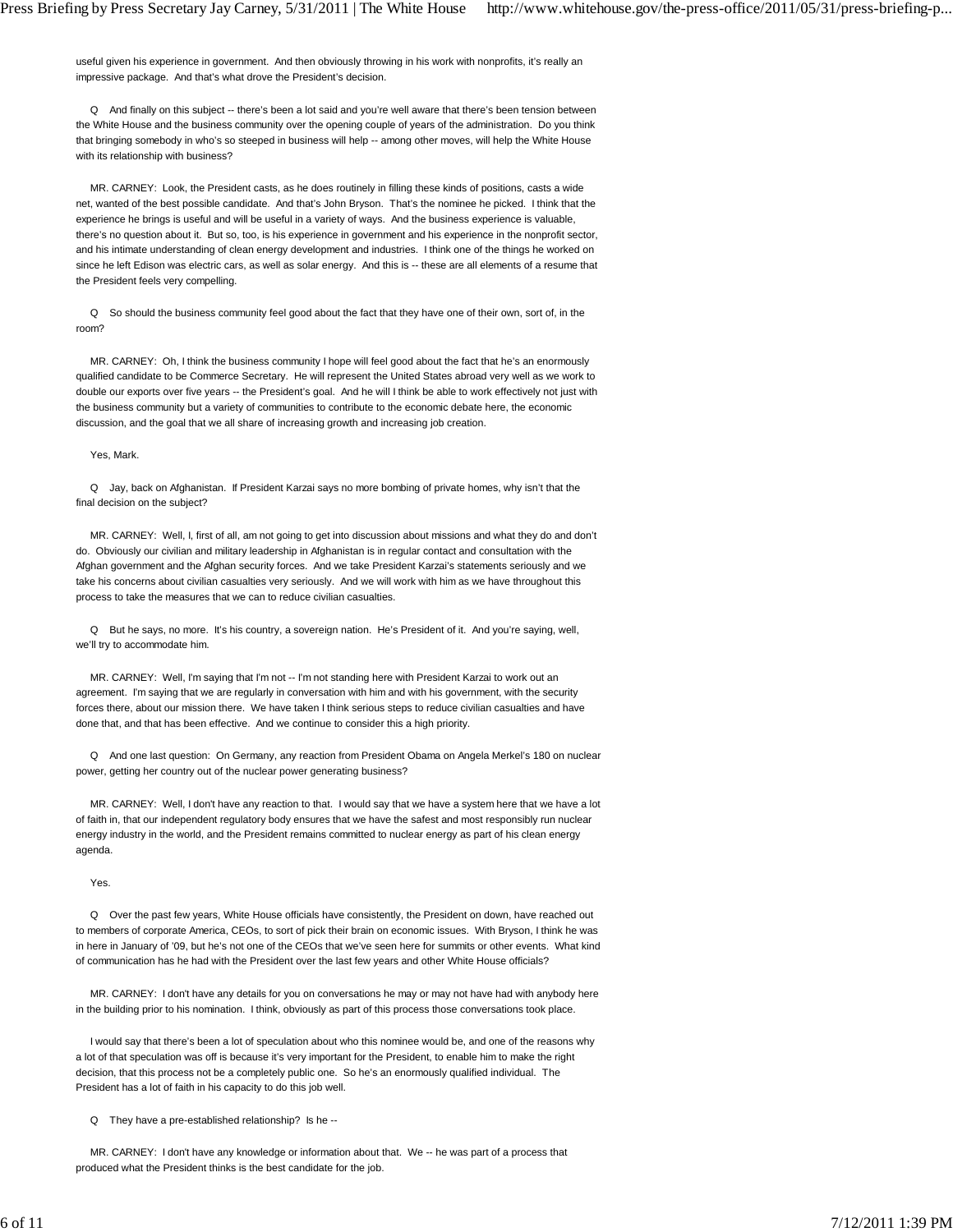Yes.

Q On the vote tonight, I'm assuming you'll put out a statement after it, or will you have anybody --

MR. CARNEY: We'll see. Perhaps. I don't know.

 Q You don't even know if you're going to respond at all. Okay, my question about this is you said it was fine. (Laughter.)

Q You got to get the whole --

Q I know. (Laughter.) Yes, I get all the atmospherics. But so do you think that this vote has -- it sounds like you think that this vote has nothing to do with the calamity that you have predicted would happen if the debt ceiling was breached.

MR. CARNEY: We think that the debt ceiling will be raised. And --

Q So you think this vote has nothing to do with stopping the debt ceiling --

 MR. CARNEY: I think that it is an expression of a point of view that obviously we have heard numerous times leading up to this vote, and it reflects concerns that we have, which is that we need to address our deficits and debts.

Q So this is a political statement? It's not --

 MR. CARNEY: Look, everything that happens in Washington is political by nature. Obviously, this is -- these are elected politicians and elected leaders. But I don't mean that in a pejorative sense. I just mean that we understand the views that are being expressed. We share the concerns that drive those views. In the end, the debt ceiling has to be raised.

 We believe very strongly that the impact of not raising the debt ceiling would be calamitous, that defaulting on the full faith and credit of the United States is a very bad idea. We disagree heatedly with any who suggest otherwise. We can cite a long list of validators of our position on this that go back to at least Ronald Reagan in 1983 and probably predate President Reagan. So that's our position and we believe that, in the end, Congress will do the right thing and vote to raise the ceiling.

Q Are you confident that the markets understand that? That this vote has nothing to do with --

 MR. CARNEY: I'm not going to comment on the markets, but we believe that Congress will act and act in time to raise the debt ceiling.

 Q Because one of the things that members of the administration and others have been saying is that this isn't like the government shutdown. You can't go to the final hour. If the markets think you're going to default, they could start reacting in a way that would really hurt us way before August 2nd. You don't think that this will spook them in any way?

 MR. CARNEY: Well, without commenting on -- I don't want to predict a reaction to something specifically in the markets, but we do believe that it is important that action be taken in a timely manner so that the global economy and the global markets do not anticipate a default, because the anticipation of a default would have very negative consequences, just as a default would.

Q Right, but you don't think that the vote against the debt ceiling raising --

 MR. CARNEY: And I'm not going to comment on this particular vote and the impact it may or may not have on the markets. I mean, that remains to be seen.

 We believe that Congress will vote to raise the debt ceiling. And members and leaders of Congress have said they will vote to raise the debt ceiling.

Q So this is just an exercise, it sounds like.

MR. CARNEY: I think I've answered that question.

Jackie.

 Q Well, just one quick follow-up. The Republican leaders in the House apparently felt the need, before scheduling this vote or after they scheduled it, to privately call and meet with financial executives and reassure them that this was not a real vote, let's say. Did the administration, did Treasury Secretary Geithner, anyone in the administration similarly have any private communications with market people about how the markets might react,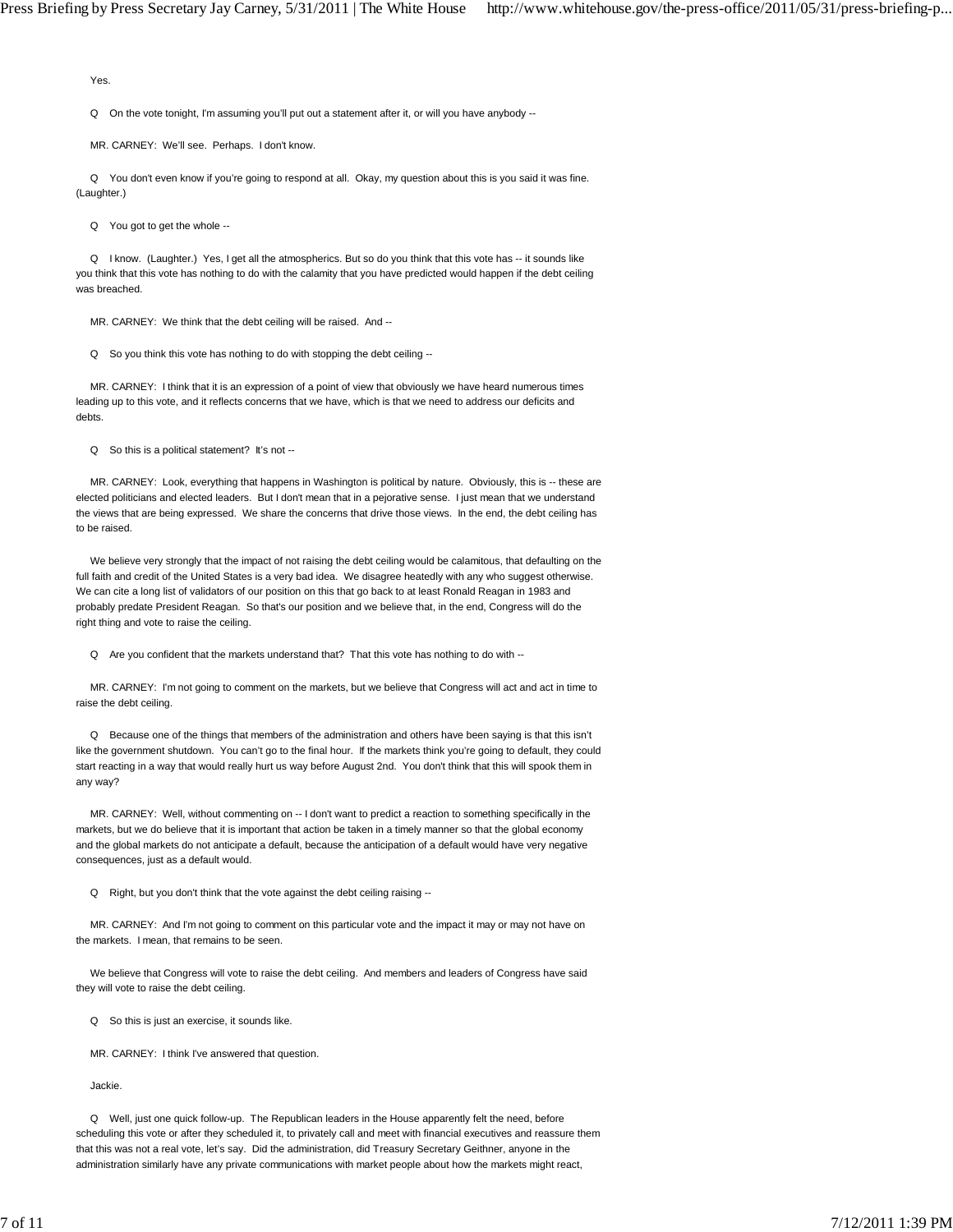given the fragility of the economy?

 MR. CARNEY: Not that I'm aware of. Obviously, you should address that question to the Treasury Department, but not that I'm aware of.

 Q And is there any -- did the administration express any concern to the Republican leaders that this wasn't the best time to be holding a vote like this? Or the right --

 MR. CARNEY: Well, specifically with regard to this vote, I'm not sure. We have obviously expressed our concern about the folly of suggesting that we don't need to raise the debt ceiling and the harm that would be caused if there were a perception created that Congress would not eventually raise the debt ceiling in time. But I don't know of any communications specifically related to this vote. And that may be in part because we were all traveling last week, but I don't -- I'm not aware of any --

 Q Can you say -- on Bryson, can you say anything about how his name came into the mix and whether or not he's a close acquaintance or friend of Bill Daley, given that they were both on the Boeing board?

 MR. CARNEY: I don't know about any relationship -- I mean, obviously the Chief of Staff played a big role in the search for this nominee, because he's the Chief of Staff. He also happens to be a former Commerce Secretary himself. But I don't know about the extent of their relationship.

Q Do you know whether he threw the name into the mix?

MR. CARNEY: I don't. I don't.

Yes, sir.

Q Jay, what do you think of Assad's amnesty for all political prisoners?

MR. CARNEY: I have not seen that so I can't react.

 Q Thanks, Jay. I have two quick questions. First of all, a journalist for Andrew Breitbart's Big sites says that a University of Arizona source told him that the slogan for the January memorial in Tucson, Together We Thrive, came from conference calls with the White House in internal meetings. But in January the White House said they had no involvement at all with the tee-shirts. Do you stand by that?

MR. CARNEY: I don't even know about the report you're talking about, so I don't have a comment.

Q Can you get me something on that later if I email you?

MR. CARNEY: If there's something -- but, yes.

 Q And my second question, based on his -- what he said and his actions, I think a reasonable person can conclude that President Obama believes in the right of gay couples to marry. So why hasn't he come out and said that?

 MR. CARNEY: The President has said in the past what his position is. It hasn't changed. And if it changes, I'm sure he'll let you all know.

Q The last time we checked, he said it was evolving.

MR. CARNEY: And that's -- I have no update for you on that.

 Q With this withdrawal or drawdown of troops in Afghanistan next month in July, are we moving towards what might be called the Biden plan where we have -- we move away from sort of a counterinsurgency strategy, the nation-building strategy, and more towards a counterterrorism strategy where we have a smaller footprint and are less worried about sort of building up Afghanistan as a nation than countering terrorism where and how we can?

 MR. CARNEY: What we're moving forward with is the Obama plan, and that is the strategy that the President put into place after the review, the policy review, and it continues to be the strategy. And it has never been one or the other. It has always been a comprehensive plan aimed at disrupting, dismantling, and defeating al Qaeda and ensuring that Afghanistan does not again become a haven for terrorists.

 Part of that plan was, from the beginning, to begin a drawdown in July of 2011. So the fact that we are almost upon that date and the President will, as promised, begin the drawdown on that date does not reflect a change in plan. In fact, it reflects consistency. It reflects implementation of the decision he made when he announced the plan.

 Q Jay, earlier this month Senator Tom Harkin endorsed the President issuing an executive order mandating that the federal government only contract with companies that have non-discrimination policies for their gay and transgender workers Harkin ioins Senator Jeff Merkley and Colorado Congressman Jared Polis who also said they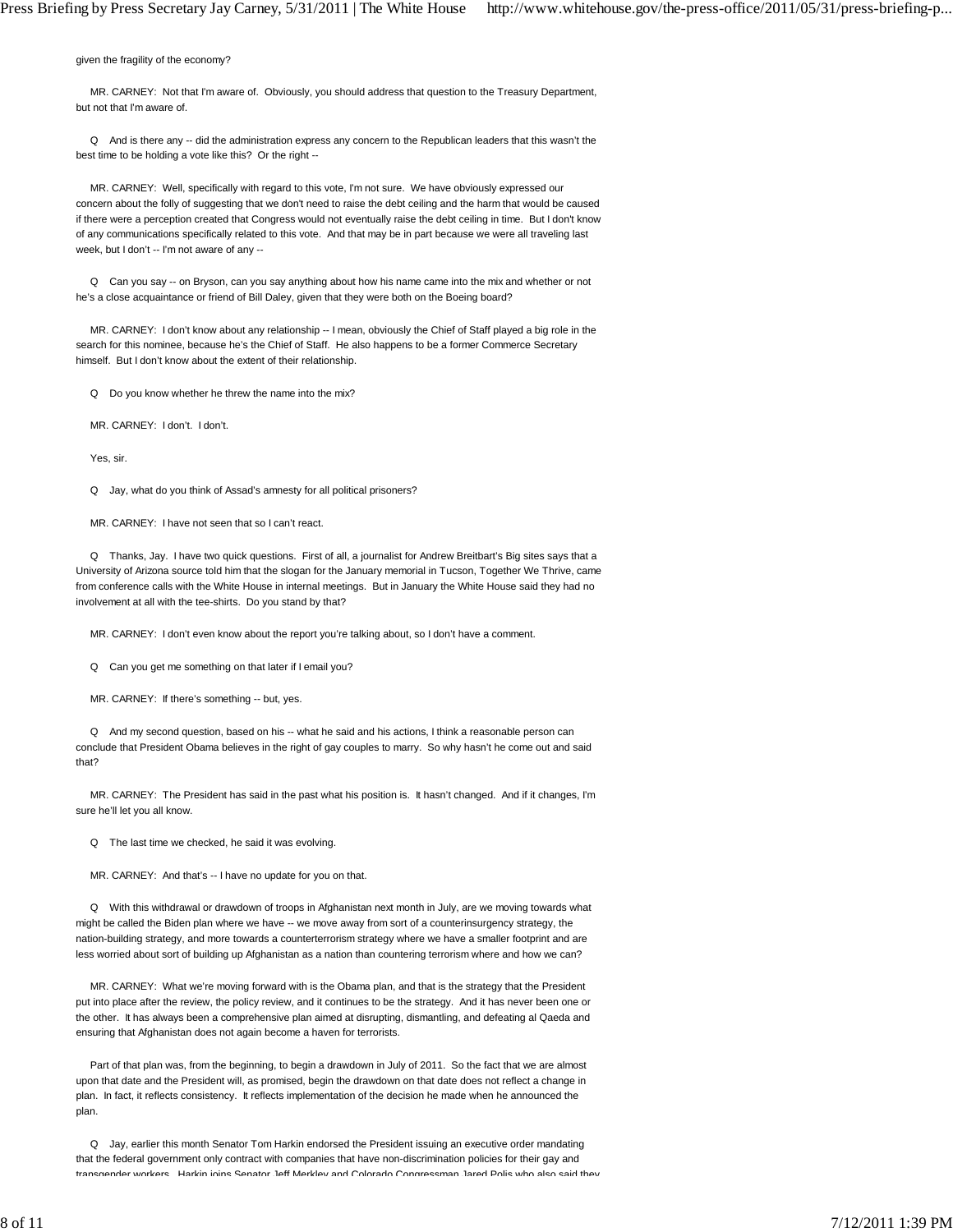transgender workers. Harkin joins Senator Jeff Merkley and Colorado Congressman Jared Polis who also said they welcome this -- from the President. In the wake of these endorsements, is there any consideration at all in the administration to issuing this directive?

MR. CARNEY: Not that I'm aware of. I don't have anything new for you on that.

 Q But does the President take heed when someone like Tom Harkin, who helped the President out early on during his White House bid in 2008, does the President take heed when Tom Harkin calls on the President to issue such an order like that?

 MR. CARNEY: Well, I'm sure that the President always wants to hear what Senator Harkin has to say on a variety of issues, but I don't have anything for you on that particular one.

#### April.

 Q Jay, I am going to ask you about a prediction. As the Vice President is leading his budget reduction meetings and all the numbers are crunching, we're seeing them come out with large files, stacks of papers in their arms, their number-crunching efforts going on. When will the dust settle? What is the prediction for when the dust will settle or when the -- after the job cuts, and when will the American pocketbook will see relief after all these budget cuts? And even if you want to throw in the raising the debt ceiling, you can.

MR. CARNEY: You mean, when will --

 Q When will the middle-income pocketbooks see relief after all the dust has settled or after all the budget cuts with the deficit reduction, all the measures the government --

MR. CARNEY: Well, if you mean, when will the job be finished, in terms of full recovery of the economy --

Q I'm talking about when people will be able to breathe again financially. When they will --

MR. CARNEY: Well, I think that is the job, right? I mean, that's the focus --

Q That is the job. But when do you --

 MR. CARNEY: And this is what the President is focused on every day. And primary beneficiaries of the relief provided in the Recovery Act, of the tax cut deal that the President made with Republicans at the end of last year, has been the middle class. And he continues to focus on -- as he talked about during the campaign, that the decade of squeeze that the middle class experienced, even as the economy was growing, prior to the recession - while incomes were growing on the upper end in the first decade of this century, middle class incomes were stagnating, and in some cases, shrinking.

 And that remains the President's primary focus when he talks about economic growth and job creation, is growing the economy for the benefit of all Americans, and creating jobs -- the kinds of jobs that pay well in industries that stay in this country and help fuel this economy in the 21st century.

 Q Let me take one more stab at this. Okay, government programs -- funding to government programs will be cut after this process. Also jobs will be cut -- many jobs will be cut because of this. When do you --

MR. CARNEY: Well, I don't know that jobs will be cut. But go ahead.

 Q When do you expect that there will be -- really people will say, okay, the worst is now gone? The worst of the storm is over? When will -- when is the prediction of the White House for that?

MR. CARNEY: Well, again, if you're -- I think the job of improving the economy in the U.S. is never done, and this President will be working on that through the last day that he serves a President.

The fact is, is that we are in a better situation -- a far better situation now than we were when the President took the oath of office in January of 2009. But work remains to be done. And as he works with Congress to reduce the deficit further, to get our fiscal house in order, he has as a primary focus the need to protect the investments that will allow us to grow and create jobs going forward, and also as a primary focus in terms of seniors, the disabled and others that we not take measures in the name of deficit reduction and debt reduction that are unbalanced and do not share -- distribute the burden, as well as distribute the prosperity that we believe will come.

And let me -- okay. Yes, sir.

 Q Thank you, Jay. Two questions, first on the debt ceiling tonight. Many of the freshmen Republicans in the House who are driving the no vote have suggested that this is only a preliminary vote, and that going a few weeks before there is a final vote will just lead to the spending cuts they seek. Congressman Bill Huizenga of Michigan for one said, "There's a big difference between two weeks and two months." What do you say to criticism such as that?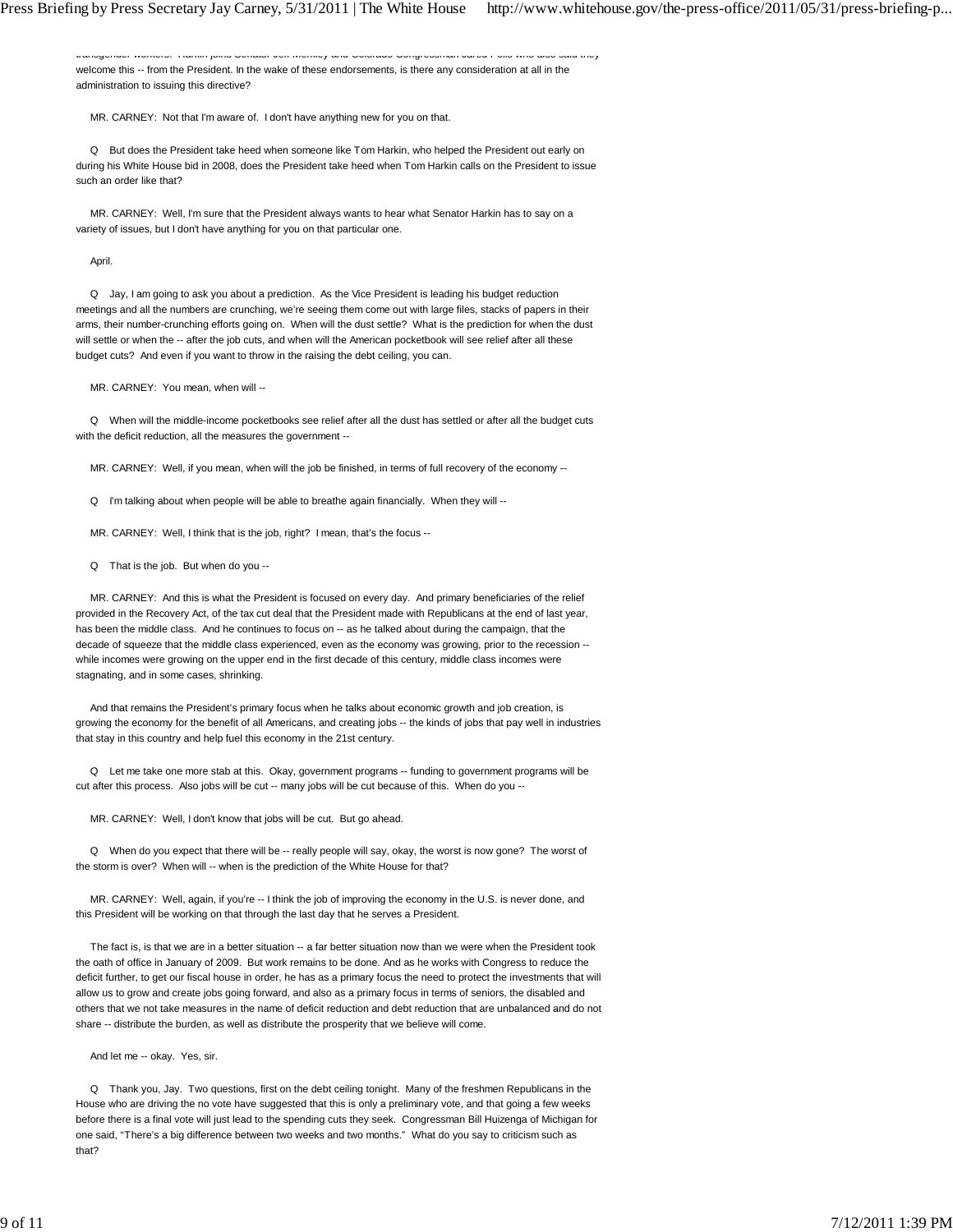MR. CARNEY: Well, I'm not sure I understand. I mean, we -- what the difference between two weeks and two months being --

Q If there's not a clean vote tomorrow, and then have another vote on it later on --

 MR. CARNEY: Look, all I can say is that the deficit -- the debt ceiling needs to be raised by something close to a date certain, as we all know. Not doing that would have calamitous, catastrophic, disastrous effects on the economy. I don't think -- there may be a handful of people who just disbelieve the overwhelming consensus opinion about what would happen if the United States of America defaulted on its obligations. I think the overwhelming opinion is correct, and it's the opinion we share, and that ultimately the elected members of Congress are here representing their constituents in order to ensure economic growth and job creation. And to do things that have the opposite effect I don't think is -- it's obviously not good policy, and it's also not good politics.

 Q The other question I wanted to mention was with all of the controversy swirling around the International Monetary Fund, plus the --

MR. CARNEY: I wasn't aware --

 Q Yes. (Laughter.) The tardiness in Greece making some of the reforms it was talking about, Congresswoman Cathy McMorris Rodgers, the vice chairman of the House Republican Conference, has issued - offered legislation that would roll back and limit the \$100 billion credit line the U.S. has with the IMF, and particularly keep U.S. tax dollars away from European bailouts. Is this --

 MR. CARNEY: I'm not aware of that legislation, so I don't really -- I wouldn't want to comment on it since I'm not aware of it.

Yes, sir.

 Q Thank you, Jay. About the nomination of Mr. Bryson, actually Mr. Bryson right now is heavily invested in and also cooperating with Chinese electric car companies. And they are about to import the cars from China to the U.S. in the end of this year. So what's the implication of his nomination in terms of his tie with China?

 MR. CARNEY: Well, in terms of any relationship he has either by serving on a board or in any capacity with companies of any sort, he has to follow the same procedures that any nominee for this kind of position would have to follow, which is resign that position and -- in the case of at least Boeing and Disney -- have to recuse himself from any particular matters that might come before him as Commerce Secretary. I don't know about the specific area that you just mentioned. But in general, like any other nominee, he has to follow those procedures.

Q So the President in thinking about his experience in China will help his --

 MR. CARNEY: I think the President believes that the wealth of his experience in a variety of industries and in a variety of capacities both in the private sector and the public sector comes together to make him an excellent nominee and somebody he believes will be a highly effective Commerce Secretary.

Q Just one -- only one question? Just one? (Laughter.) O-N-E. One -- no more than one.

MR. CARNEY: Yes, ma'am, in the blue shirt.

 Q Thank you, Jay. Two questions. Are you worried at all about a filibuster threat over your Commerce Secretary nominee?

 MR. CARNEY: Well, I think I answered a question earlier about holding it up for whatever reason and I talked about the President's commitment to the three free trade agreements that he wants to see Congress pass, his commitment to the extension of TAA, and he obviously feels strongly that this is an important position that should be filled and should not be held up.

 Q And secondly, on a separate front, some House GOP appropriators are complaining that the White House is taking too long with its signal on whether it's going to send a supplemental package, an emergency package for storm aid. And I'm wondering if you have any updates on if the White House, if the administration is going to send a request for emergency funding for the storms.

MR. CARNEY: I plead ignorance on that one. I don't have indications.

Q This is from U.S. News and World Report --

MR. CARNEY: Victoria, last one.

 Q Jay, the Biden talks apparently are going fairly well, but there's a big obstacle, the big stumbling block, which is that the Republicans say that taxes have to be off the table and the Vice President says that taxes should be on the table. What is it that the White House can do to bridge that gap somehow if indeed you're going to move forward?